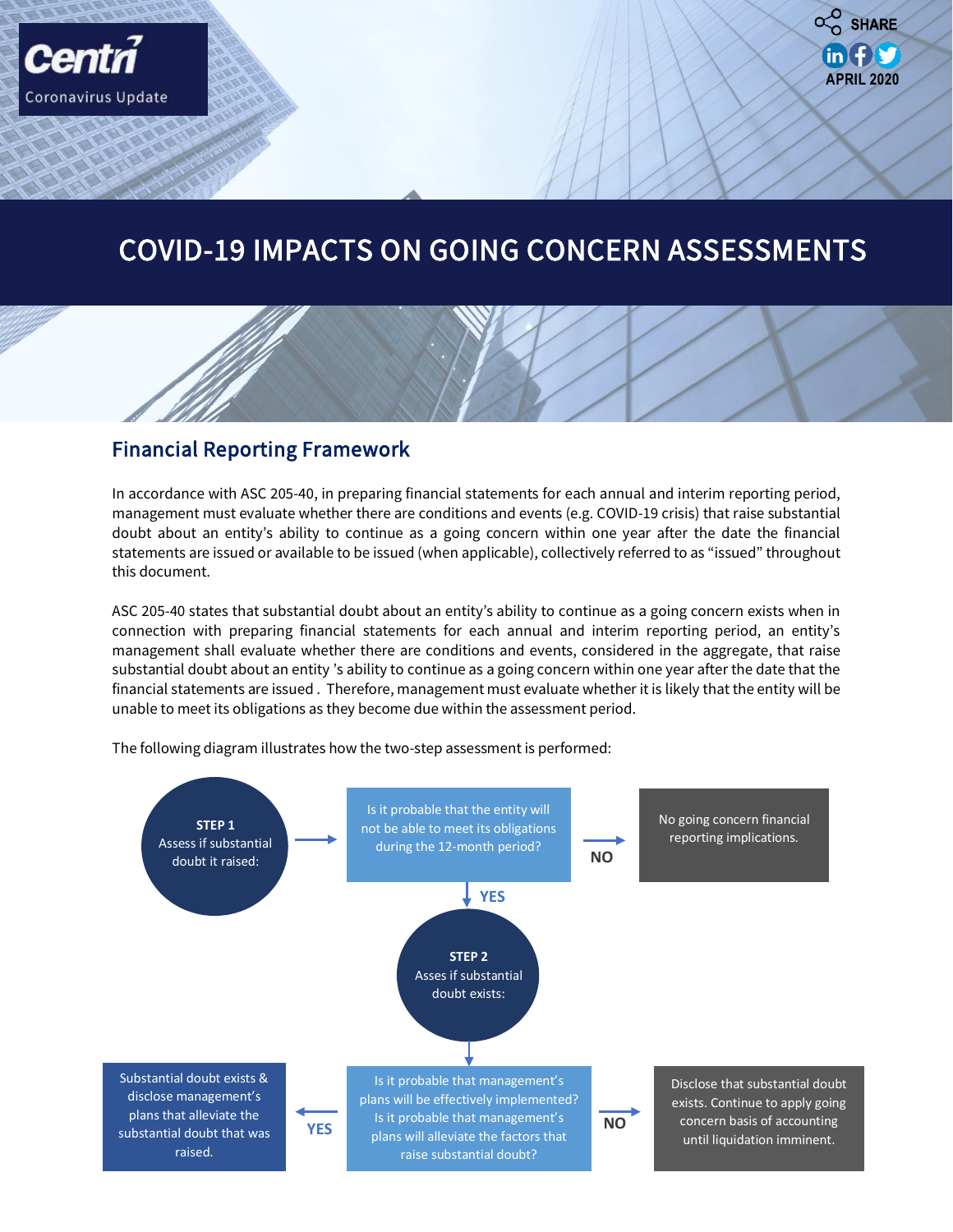#### Step 1: Determine whether conditions and events raise substantial doubt

Management's evaluation of an entity's ability to continue as a going concern typically is based on conditions and events that are relevant to an entity's ability to meet its obligations as they become due within one year after the date that the financial statements are issued. The COVID-19 crisis provides new known and unknown factors for management to consider when making this evaluation.

Management's evaluation is based only on relevant conditions and events that are known and reasonably knowable at the date that the financial statements are issued, and should be approved by those with proper authority, which for most public companies, would be their Board of Directors, or a special committee of the Board of Directors. The term "reasonably knowable" is intended to emphasize that an entity may not readily know all conditions and events, but management should make a reasonable effort to identify conditions and events that can be identified without undue cost and effort.

When evaluating an entity's ability to meet its obligations, management should consider information about the following:

- $\blacktriangledown$  The entity's current financial condition, including its liquidity sources (e.g., available liquid funds, available access to credit) at the date the financial statements are issued
- $\blacktriangledown$  The entity's conditional and unconditional obligations due or anticipated within one year after the date that the financial statements are issued, regardless of whether they are recognized in the entity's financial statements
- The funds necessary to maintain the entity's operations considering its current financial condition, obligations and other expected cash flows within one year after the date that the financial statements are issued
- $\rightarrow$  Other conditions and events, when considered in conjunction with the items listed above, that may adversely affect the entity's ability to meet its obligations within one year after the financial statements are issued

Examples of adverse conditions and events that may raise substantial doubt about an entity's ability to continue as a going concern.

- $\rightarrow$  Negative financial trends such as recurring operating losses, working capital deficiencies, negative cash flows from operating activities and adverse key financial ratios
- Other indications of possible financial difficulties such as defaults on loans or similar agreements, arrearages in dividends, denials of usual trade credit from suppliers, a need to restructure debt to avoid default, noncompliance with statutory capital requirements and a need to seek new sources or methods of financing or to dispose of substantial assets
- Forecasted debt covenant violations during the 12-month period even if no violation has occurred
- Internal matters such as work stoppages or other labor difficulties, substantial dependence on the success of a project, uneconomic long-term commitments and a need to significantly revise operations
- $\rightarrow$  External matters such as legal proceedings, legislation or similar matters that might jeopardize the entity's ability to operate; supply chain disruptions; loss of a key franchise, license or patent; no or reduced purchases by a principal customer, none or reduced quantities available for purchase from a supplier; and an uninsured or underinsured catastrophe such as a hurricane, tornado, earthquake or flood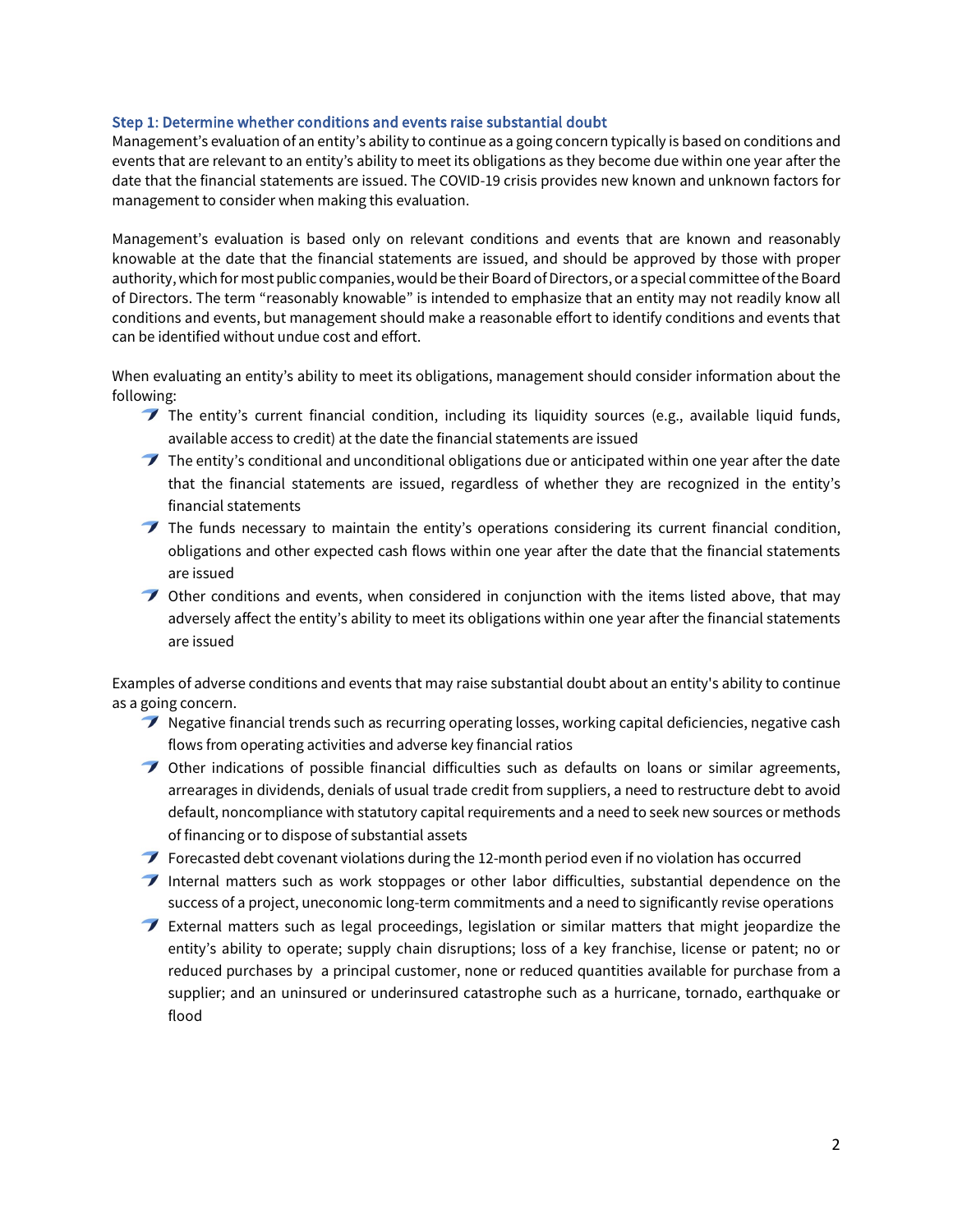Management must also consider the likelihood, magnitude and timing of the potential effects of any adverse conditions and events. This evaluation is required each reporting period.

Management's evaluation of whether substantial doubt is raised (step 1) does not take into consideration the potential mitigating effect of management's plans that have not been fully implemented as of the date that the financial statements are issued (step 2).

#### Step 2: Consider management's plans if substantial doubt is raised

If conditions or events indicate that substantial doubt is raised, management is required to evaluate whether its plans that are intended to mitigate those conditions and events will alleviate substantial doubt.

ASC 205-40 specifies that management may consider its plans only when both of the following criteria are met:

- $\rightarrow$  It is probable that those plans will be effectively implemented
- $\blacktriangleright$  It is probable that the plans will mitigate the relevant conditions and events within one year after the financial statements are issued

Management plans that do not meet these criteria cannot be considered in the evaluation of whether substantial doubt is alleviated. These criteria prevent management from placing undue reliance on the potential mitigating effect of plans that are not probable of being implemented or succeeding. In other words, if events and conditions make it probable that the entity will be unable to meet its obligations as they become due, plans to mitigate those conditions must be likely to succeed (i.e., management's plans must be probable of both being implemented and mitigating the events and conditions).

The evaluation of the first criterion (i.e., whether it is probable that management's plans will be effectively implemented) is based on the feasibility of implementation of management's plans considering an entity's facts and circumstances and whether they make sense in light of other publicly available information (i.e. a manufacturing company plan includes mothballing a plant to preserve cash, but they have recently disclosed to investors the plant is key to achieving expected cost synergies which have not been eliminated in management's plan).

The evaluation of the second criterion (i.e., whether it is probable that management's plans will mitigate the events and conditions that raised substantial doubt) should consider the expected magnitude and timing of the mitigating effect. For example, if management concludes that substantial doubt is alleviated by its plan to restructure debt, management's evaluation of the restructuring must consider whether:

- T The revised debt agreement would be effective within one year of the issuance of the financial statements
- The terms of the revised agreement (e.g., debt payment schedule, interest rate) alleviate the relevant conditions and events (e.g., inability to make debt payments) with respect to both the amount and timing of payments due under the revised agreement

That is, management must be able to conclude that it is probable that the debt will be restructured and that the entity will be able to make the payments under the new debt agreement and all other obligations that are due within the year following the date the financial statements are issued

ASC 205-40 states that a plan to meet an entity's obligations as they become due through liquidation is not considered part of management's plans to alleviate substantial doubt, even if liquidation is probable.

The following are examples of plans that management may implement to mitigate conditions or events that raise substantial doubt, including the types of information management should consider in evaluating the feasibility of the plans: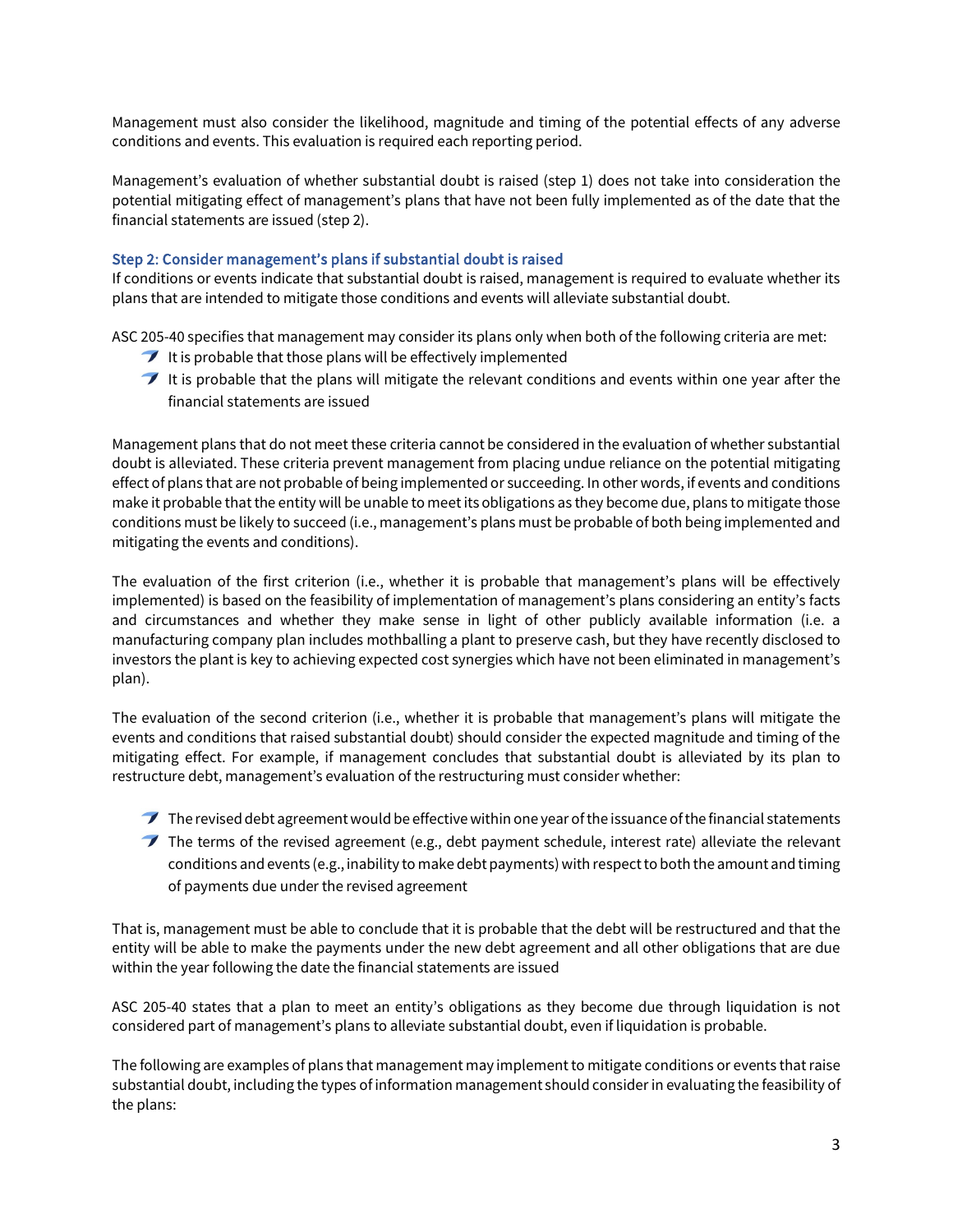- $\blacktriangleright$  Plans to dispose of an asset or business:
	- o Restrictions on disposal of an asset or business, such as covenants that limit those transactions in loan or similar agreements, or encumbrances against the asset or business
	- o Marketability of the asset or business that management plans to sell
	- o Possible direct or indirect effects of disposal of the asset or business
- $\blacktriangleright$  Plans to borrow money or restructure debt:
	- o Availability and terms of new debt financing, or availability and terms of existing debt refinancing, such as term debt, lines of credit or arrangements for factoring receivables or sales and leasebacks of assets
	- o Existing or committed arrangements to restructure or subordinate debt or to guarantee loans to the entity
	- o Possible effects on management's borrowing plans of existing restrictions on additional borrowing or the sufficiency of available collateral
- Plans to reduce or delay expenditures:
	- o Feasibility of plans to reduce overhead or administrative expenditures, to postpone maintenance or research and development projects, or to lease rather than purchase assets
	- $\circ$  Possible direct or indirect effects on the entity and its cash flows of reduced or delayed expenditures
- $\blacktriangleright$  Plans to increase ownership equity:
	- $\circ$  Feasibility of plans to increase ownership equity, including existing or committed arrangements to raise additional capital
	- $\circ$  Existing or committed arrangements to reduce current dividend requirements or to accelerate cash infusions from affiliates or other investors

Historically management may have a track record of successfully planning and executing on similar plans, such as a refinancing, restructuring or asset disposal, which in a normal operating environment would support the feasibility of the plan. In the current evolving economic environment, past history may not be sufficient to support the feasibility of the plan. If part of the plan is dependent on the performance of parties outside of management's control, such as when COVID-19 will be contained, and business returns to normal, the ability to access financing or capital markets, the ability to close on a potential asset sale, and the proceeds of such actions are subject to negotiation. Consequently, alleviating substantial doubt may prove challenging for some companies. The preparation of multiple sensitivity analyses based on a variety of assumptions may be required to appropriately assess the probability of results in multiple market conditions. Management should also ensure that these assumptions are kept consistent with other areas of the financial statements, such as those used for estimates and impairments.

## Disclosure requirements

The disclosures required by ASC 205-40 may overlap with those required by other areas within US GAAP. The FASB acknowledged this possibility but concluded that providing guidance in US GAAP about management's responsibility to evaluate and disclose conditions and events that raise substantial doubt would improve financial reporting for all entities. As a general rule, regardless of whether substantial doubt is alleviated or not, the disclosure is very robust to help the reader understand management's plans and the key components thereof, along with a general statement that there can be no assurance that management's plans will be achieved.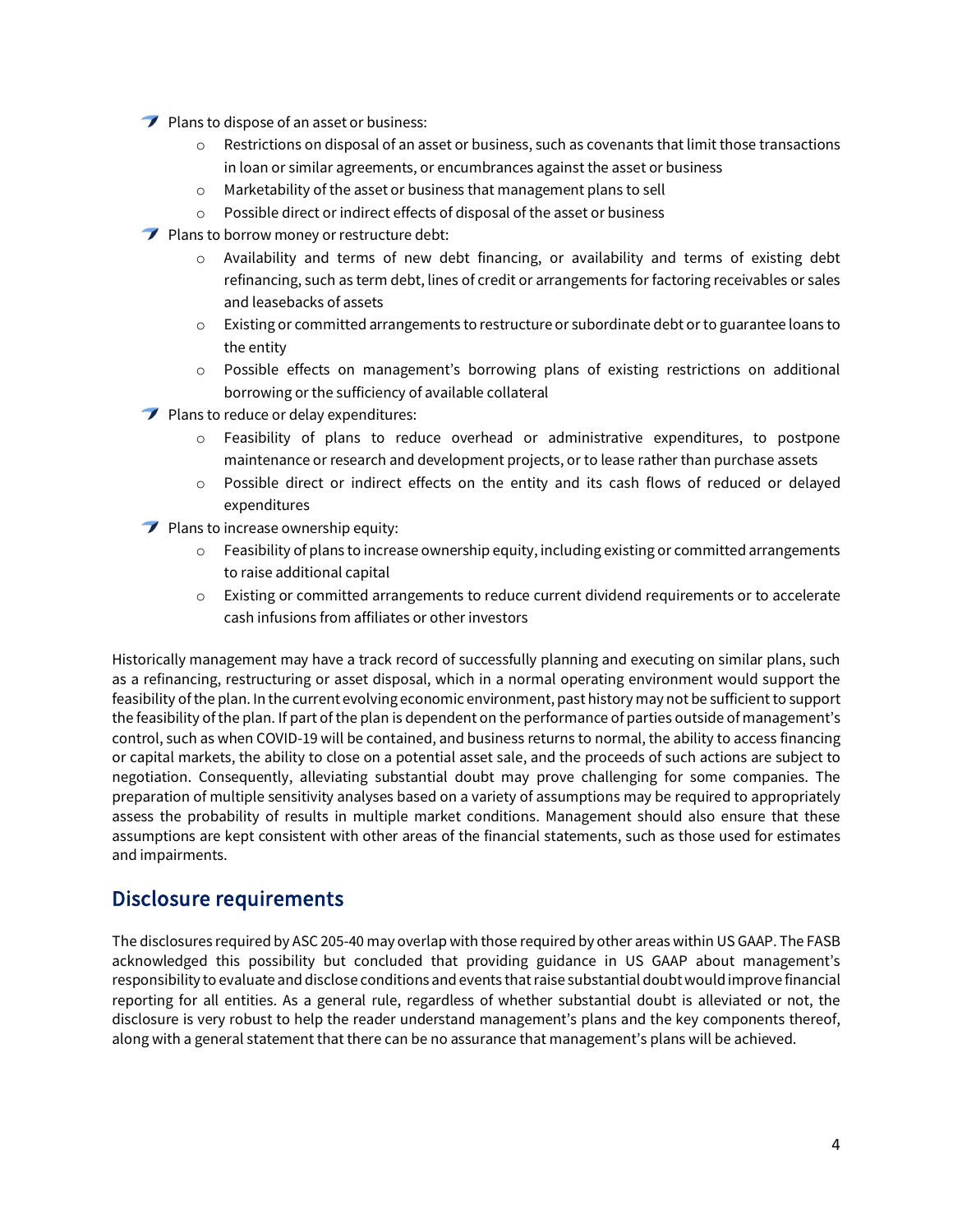### Substantial doubt is raised and is not alleviated by management's plans (substantial doubt exists)

If substantial doubt is raised and is not alleviated by management's plans, an entity is required to include a statement in the notes to financial statements indicating that there is substantial doubt about the entity's ability to continue as a going concern. The entity also is required to disclose information that enables users of the financial statements to understand all the following:

- **Principal conditions or events that raise substantial doubt about the entity's ability to continue as a going** concern
- Management's evaluation of the significance of those conditions or events in relation to the entity's ability to meet its obligations
- $\blacktriangledown$  Management's plans that are intended to mitigate the conditions or events that raise substantial doubt about the entity's ability to continue as a going concern

### Substantial doubt was raised but was alleviated by management's plans (substantial doubt was alleviated)

If, after management's plans are considered, substantial doubt about an entity's ability to continue as a going concern is alleviated, an entity is required to disclose information that enables users of the financial statements to understand all the following:

- **Principal conditions or events that raise substantial doubt about the entity's ability to continue as a going** concern (before consideration of management's plans)
- Management's evaluation of the significance of those conditions or events in relation to the entity's ability to meet its obligations
- $\blacktriangledown$  Management's plans that alleviated substantial doubt about the entity's ability to continue as a going concern

### Ongoing disclosure requirements

An entity must include disclosures related to uncertainty about its ability to continue as a going concern in the notes to the financial statements until the conditions or events giving rise to the uncertainty are resolved. As the conditions or events giving rise to the uncertainty and management's plans to alleviate them change over time, the disclosures should change to provide users with the most current information, including information about how the uncertainty is resolved.

# Internal control over financial reporting

Management needs to evaluate whether it has adequate processes and internal controls in place to comply with the going concern evaluation requirements. Management will likely need to change its current processes and controls or implement new processes and controls to account for the impact, which could vary greatly by industry, as the COVID-19 crisis is a unique and unprecedented event. It may be necessary for management to maintain multiple 12-month rolling cash flow projections reflecting several different scenarios.

For example, management will need to evaluate whether it can appropriately identify conditions for its industry (e.g., critical supply shortages, ability to capture critical data remotely, cybersecurity for remote workforce, reduction in demand from significant customers, etc.) and events that raise substantial doubt. The going concern standard requires management to make a reasonable effort to identify these conditions and events. Some additional going concern considerations during the cash forecast process should include delay in receivables collections, potential reduction in force, impact on sales, increased expenses on tools to support employees working from home, etc.